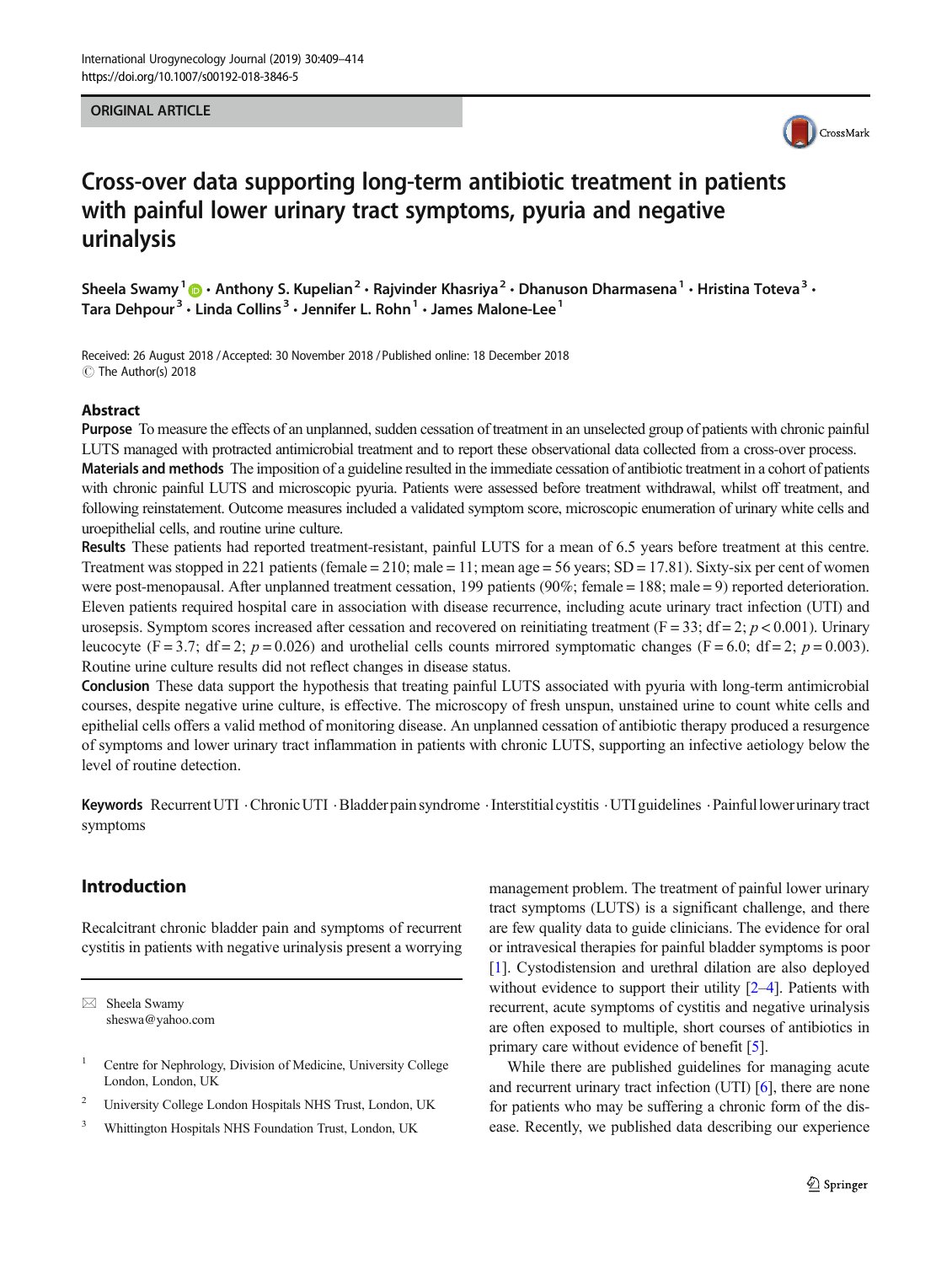treating women with chronic painful LUTS for a mean duration of 6 years prior to presentation to our clinic. These patients had been exposed to conventional therapies without a resolution of symptoms. Data were gathered from 624 patients over 10 years. Given microscopic pyuria and symptoms, we presumed an infectious cause even in the face of negative dipstick urinalysis and urine cultures, as these tests lack sensitivity and fail to detect infective organisms in bona fide disease [[7,](#page-5-0) [8\]](#page-5-0). This previous report described the evolution of a simple management regimen using first-generation, narrow-spectrum, urinary antibiotics combined with methenamine hippurate, guided by symptom palliation and the resolution of pyuria [\[9](#page-5-0)]. The study demonstrated that treatment was associated with symptomatic improvement and the resolution of biomarkers of infection. There were few treatmentemergent adverse events (AEs) and no significant increase in antibiotic-resistant isolates. These data are being employed to develop a randomised trial (RCT).

This novel approach requires clinic-based fresh urine microscopy to quantify pyuria, full doses of urinary antibiotic, protracted treatment periods and careful safety monitoring [[9\]](#page-5-0). Although some patients (20%) could be discharged after only 6 months, we found that it took an average of 383 days [95% confidence interval  $(CI) = 337-428$ ] to achieve symptom resolution (mean reduction in validated symptom score = 70%) without the need for further antibiotic treatment. A reduction in symptoms and pyuria associated with antibiotic treatment, followed by deterioration in both measures on early treatment cessation, provided additional cogent observational evidence of efficacy.

Despite positive preliminary data, this therapeutic approach contravenes guidelines for treating acute urinary infection and recognised treatment regimens for recurrent UTI [[10\]](#page-5-0). It also defies antibiotic stewardship policies [[11,](#page-5-0) [12](#page-5-0)]. The evolution of this treatment method has been supported by a long-running translational research programme and basic scientific activity at University College London. As such, the clinical approach has been founded on peer-reviewed preclinical and clinical research in addition to the systematic collection of efficacy and safety data through surveillance. Nevertheless, the nature of the treatment generated understandable concern amongst medical managers within the host NHS trust and primary care commissioners.

In September 2015 a patient being managed with nitrofurantoin, having failed numerous attempts to withdraw this agent over 30 months, developed a rare, acute eosinophilic pneumonitis, which is reported to occur only during the first 6 months of treatment [\[13\]](#page-5-0). Nitrofurantoin was stopped, and the occurrence was reported to our trust, in line with local safety monitoring procedures. This one serious adverse event (SAE) occurred amongst a cohort of 624 patients during 273,762 treatment days. There were 475 total AEs during this

period, managed with medication withdrawal or modification as outpatients.

In response to this SAE, the trust medical management imposed prescribing restrictions limiting treatment to shortcourse antibiotic therapy recommended by guidelines for acute UTI. This imposition effectively suspended the service, and treatment was stopped in 221 patients on long-term regimens. Although the service reopened 5 weeks later, this sudden suspension tested the hypothesis, supported by previous data, that premature cessation of long-term antibiotic therapy results in disease regression. This article reports the outcomes that ensued from this event.

## Methods

Our diagnosis of UTI rests on symptoms, signs, and microscopic pyuria. Without the latter we do not initiate antibiotic treatment. We combine methenamine hippurate, a bactericidal urinary antiseptic, with a full-dose, first-generation, narrowspectrum urinary antibiotic. Antibiotic selection is based on symptomatic response and a reduction in pyuria along with drug tolerance. Cefalexin is favoured as first-line therapy because previous outcome data showed this first-generation cephalosporin to evince the least side effect record of all of the agents that we had used. It is known to have the lowest Clostridium difficile incidence of the antibiotics [\[14](#page-5-0)]. Trimethoprim and nitrofurantoin were second- and thirdchoice agents. We continue treatment until symptom control is optimal and pyuria has cleared before testing treatment withdrawal; we restart the treatment if relapse occurs. Usually, more than one cycle is required to achieve lasting symptom resolution off treatment [\[9\]](#page-5-0).

The clinical service was suspended for 5 weeks from 21 October 2015. When these restrictions were lifted, we contacted patients who had stopped treatment. We identified those who reported symptom deterioration and wherever possible assessed them at the centre as a priority. We measured their symptoms, using a validated measure [[15\]](#page-5-0), and urine samples were examined immediately by microscopy using a haemocytometer to quantify leucocytes and shed epithelial cells. Previous work using an antibody against the specific urothelial marker protein uroplakin-3 has shown that the majority of epithelial cells present in the urine specimens of these patients originate from the bladder, they are not contaminants from the vulva or vagina [[16](#page-5-0)]. In the majority of cases, disease recurrence, indicated by worsening symptoms and pyuria, motivated reintroduction of treatment. The clinic suspension permitted the collection of data before treatment cessation, whilst off treatment following cessation and after treatment was restarted.

The following variables were collected: 24-h frequency, 24-h incontinence episodes, lower urinary tract pain, urinary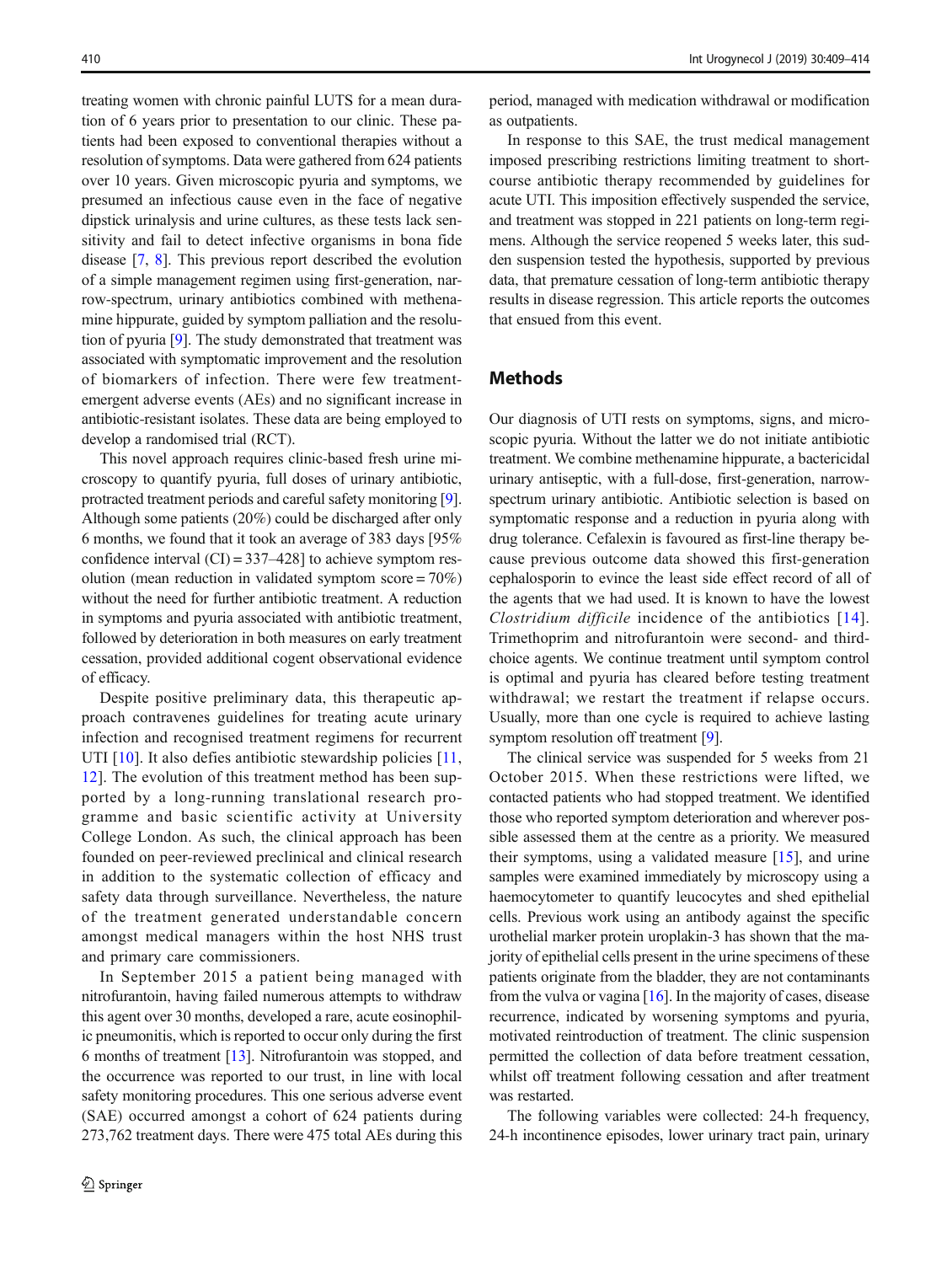urgency, voiding symptoms and stress urinary incontinence [\[15\]](#page-5-0). If attending the centre, urinalysis included urinary leucocyte and epithelial cell counts, quantified from fresh urinary microscopy, and routine urine culture. These data were reported at three time points: (1) whilst on treatment prior to the closure; (2) whilst off treatment after the closure; (3) after recommencing treatment. Data reported after restarting treatment were captured from the last consultation within 12 months of the cessation. Some of the symptomatic data were gathered by telephone consultation only, using the measures outlined above. Telephone reviews did not permit urinary biomarker data to be collected at all consultations.

The East Central London Regional Ethics Committee (REC1) (Ref: 11/H0721/7) provided ethical approval for data collection.

## **Statistics**

We used the IBM SPSS version 25 (IBM, New York) for analyses. The data were tested for normality using Q-Q plots. A close linear relationship between the measured variables and the theoretical Z-scores existed and so the data were suitable for parametric analysis. We analysed the differences over the three assessment points using a repeated measures ANOVA. Mauchly's test was used and common variance was not violated.

#### **Results**

The unplanned cessation of treatment occurred in 221 patients (female  $= 210$ ; male  $= 11$ ) of the 1035 active patients at the service, with a mean age of 56 years (range =  $19-92$ ; SD = 17.81). Sixty-six per cent of the women were post-menopausal. They had experienced treatment-resistant, painful lower urinary tract symptoms (LUTS) for a mean of 6 years  $(SD =$ 7) prior to presentation at this centre. They had attended the centre for an average of seven clinic visits  $(SD = 6)$  over a mean of 1.7 years  $(SD = 2)$ , and all 1035 active patients were being treated with antibiotics with regular trials of cessation. One hundred and ninety-nine patients  $(90\%; \text{ female} = 188;$ male = 9) reported deterioration in their symptoms after stopping treatment. Thus, 21 did not report deterioration (10%; female = 19; male = 2). We collected data on 192 (97%) of those who deteriorated. The other seven were unavailable to provide the minimum data set of symptom measures at three assessments. Eight hundred and fourteen patients on our books did not have their treatment interfered with during the 4-week clinic suspension as they were either not due an appointment during this period or some managed to renew their prescription from the GP or private gynaecologist.

Table 1 Results of repeated measures ANOVA comparing the variables collected at the three assessments

| Variable                             | Df | F      | Significance |
|--------------------------------------|----|--------|--------------|
| Total symptoms score                 | 2  | 33.228 | 0.000        |
| Urgency symptoms                     | 2  | 11.301 | 0.000        |
| Stress urinary incontinence symptoms | 2  | 4.282  | 0.014        |
| Voiding symptoms                     | 2  | 11.080 | 0.000        |
| Pain symptoms                        | 2  | 39.779 | 0.000        |
| 24-h frequency                       | 2  | 1.008  | 0.366        |
| 24-h incontinence                    | 2  | 3.795  | 0.023        |
| $Log10$ wbc                          | 2  | 3.713  | 0.026        |
| Epithelial cell count                |    | 5.855  | 0.003        |
|                                      |    |        |              |

Patients had been assessed an average of 58 days  $(SD = 49)$ before clinic closure. The service was closed for 5 weeks and the patients were first reviewed an average of  $68 \text{ days}$  (SD = 38) after the closure. Their last review, within a year of the suspension, was a mean of 284 days after clinic closure (SD  $=76$ ).

The results of the statistical analysis are reported in Table 1. There was an increase in symptoms after cessation followed by recovery in the wake of treatment reinstatement  $(F = 33)$ :  $df = 2$ ;  $p < 0.001$ ). Figure 1 illustrates the symptom response. including data from the last patient review (mean = 353 days;  $SD = 70$ ; female = 21; df = 3;  $p < 0.001$ ). Symptom scores increased after antibiotics were stopped, but after the antibiotic regime was recommenced, symptom scores fell to levels reported prior to the suspension. Figure 1 includes a fourth data point from the most recent assessment, typically conducted by telephone and therefore not accompanied by urinalysis data.

Because of geographical dispersion and use of telephone review, urinalysis data were collected less often than symptom measures. Overall, urinalysis data were available for 132



Fig. 1 Mean total symptom score before cessation, when off treatment and following reintroduction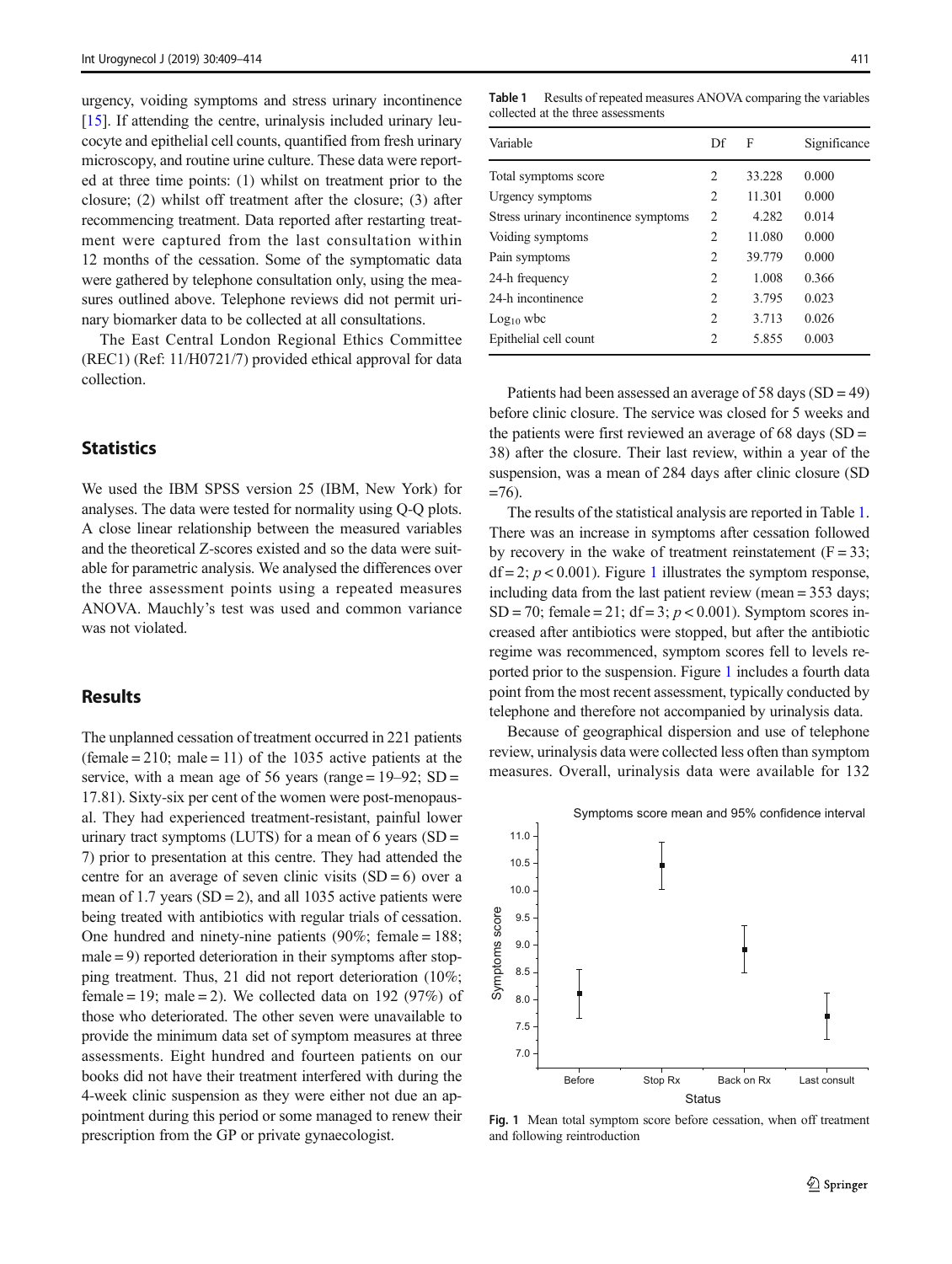

Fig. 2 Mean pyuria (WBC) count on fresh urine microscopy before cessation, when off treatment and following reintroduction

patients (66%) before cessation, 130 patients after cessation (65%) and 122 (61%) after treatment reintroduction. Figure 2 plots the pyuria count before cessation, when off treatment and following reintroduction. There was an increase in urinary leucocyte expression after treatment cessation and a commensurate decrease after reinstating treatment ( $F = 3.7$ ; df = 2; p = 0.026).

Figure 3 provides a similar analysis of the urothelial cell counts at different time points. Urothelial cell expression mirrored changes in symptom scores and urinary leucocyte numbers (F = 6.0; df = 2;  $p = 0.003$ ). Twenty-four-hour frequency did not change over the series (F = 1; df = 2;  $p = 0.4$ ) although 24-h incontinence worsened off treatment ( $F = 4.0$ ; df = 2; p = 0.003). Menopausal status did not predict symptom scores, pyuria or epithelial cell counts.

Urine cultures were obtained at the first three time points, but only 20 (15%) were positive before treatment cessation,



Fig. 3 Mean epithelial cell count on fresh urine microscopy before cessation, when off treatment and following reintroduction

24 (18%) after stopping and 25 (20%) after restarting treatment.

Eleven patients needed admission to hospital during the clinic closure and these were classified as SAEs in line with ICH GCP criteria [\[17\]](#page-5-0). Admission indications are summarised in Table 2. With one exception, these patients had not experienced any hospital admission for UTI-associated SAEs whilst receiving treatment from this service. The exception was one patient who previously required admission following interruption of the management regimen as part of our treatment protocol.

#### **Discussion**

These results support the hypothesis that treating painful LUTS with long-term antimicrobial courses is effective. These data support a mounting body of evidence  $[8, 9]$  $[8, 9]$  $[8, 9]$  $[8, 9]$  $[8, 9]$  that painful LUTS may have an infectious aetiology when dipstick and microbiological culture results do not indicate disease. The standard laboratory tests used to diagnose infection were positive only in a small proportion of the clinic's symptomatic population (< 20%). This result is not surprising as we do not use MSU cultures to initiate treatment, and the insensitivity of urine culture is now well recognised [\[8](#page-5-0)].

An unplanned cessation of treatment in an unselected group of patients with chronic painful LUTS managed with protracted antimicrobial courses was coincident with a measurable deterioration in symptoms. The reintroduction of the original treatment regimen was associated with improvement. Only 24-h urinary frequency was unaffected. Arguing against a mere placebo effect or a by-product of the stress induced by the clinic suspension, the inflammatory biomarker pyuria mirrored the rise and fall of symptoms in these patients. Similarly,

Table 2 Hospitalised patients with SAEs in association with treatment cessation

| No. of patients<br>$(n=11)$ | Description of SAEs and management                                                                                                                                                        |
|-----------------------------|-------------------------------------------------------------------------------------------------------------------------------------------------------------------------------------------|
|                             | Paraplegia due to activation of autoimmune vasculitis<br>secondary to urosepsis. Treated with cycles of IV<br>methylprednisolone and cyclophosphamide; UTI<br>remains difficult to manage |
|                             | Admitted with urosepsis and CT evidence of right<br>renal abscess. Required 6 weeks of IV antibiotic<br>treatment                                                                         |
| 5                           | Admitted with acute UTI treated with a single-dose IV<br>antibiotic treatment and 5 days of oral antibiotics<br>after which UTI recurred                                                  |
| $\mathcal{D}$               | Reactivation of systemic lupus erythematous (SLE)                                                                                                                                         |
| $\mathcal{D}$               | Worsening of multiple sclerosis (MS) symptoms and<br>CISC for retention                                                                                                                   |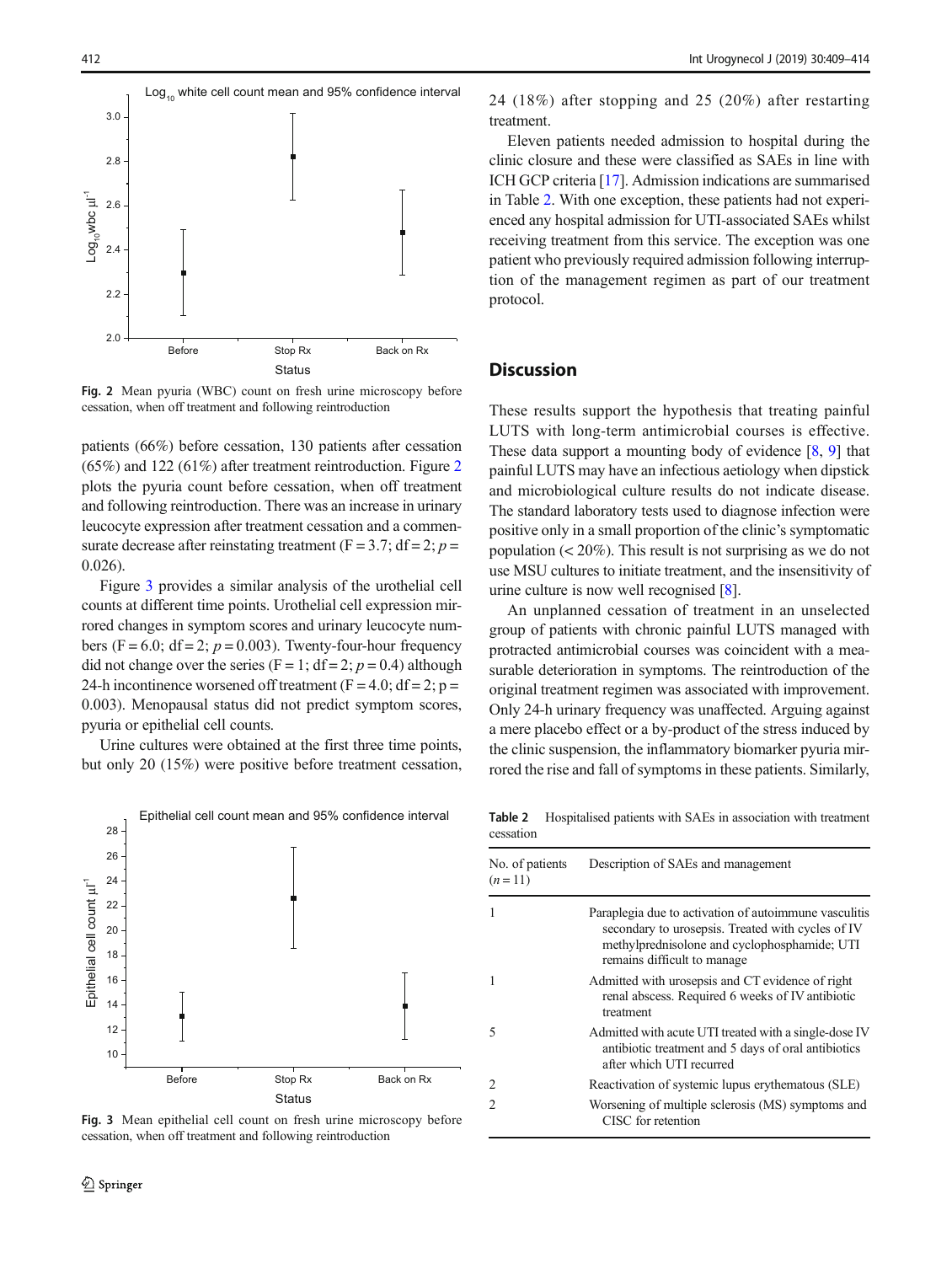shed urothelial cell counts, which are known to reflect a host innate response to inflammation, moved in concert with the other variables, thus supporting a growing awareness of their ability to reflect the disease process [\[16,](#page-5-0) [18,](#page-5-0) [19\]](#page-5-0).

A subset of the patients was hospitalised during the suspension period, and the underlying reasons for admission highlight worsening urinary infection, including pyelonephritis and urosepsis, in the face of antibiotic withdrawal. These events point to potentially significant consequences when patients receiving antibiotic therapy for presumed chronic infection have their treatment suddenly withdrawn without access to treatment reinstatement. It should be noted that all but one of these patients had remained free of hospital admissions whilst under the care of the service and receiving treatment.

To date, a limited number of RCTs support longer-term antibiotic treatment for painful LUTS caused by chronic infection [\[21](#page-5-0)–[23\]](#page-5-0). The current data are not from an RCT, but they resulted from a random withdrawal of treatment followed by reinstating the same treatment. These circumstances provide credible observational data from a cross-over process. As well as corroborating the earlier RCTs, they are in agreement with our own previous observational data demonstrating improvements associated with treatment [[9\]](#page-5-0). Our earlier paper also reported high relapse rates related to planned trials without treatment. These data suggest that presumed chronic infection may require much longer antibiotic courses than are recommended for other urological infections. The next step is a RCT using these data as proof of concept.

The principal limitation of this study is the lack of corroborative microbiological data to compliment the existing variables that we report. Our research programme and others have demonstrated the insensitivity of routine urine culture [[7,](#page-5-0) [20](#page-5-0)–[23](#page-5-0)], and treatment in the clinical service has not been contingent on routine culture evidence of UTI. In fact, our recent work shows that the MSU culture cannot distinguish this sort of patient from healthy controls, whereas a genomic analysis demonstrates clear differences (Sathiananthamoorthy et al., 2018, Journal of Clinical Microbiology JCM01452- 18R1 In Press) [\[24\]](#page-5-0). Nonetheless, we recognise that the absence of MSU culture data will be contentious for many readers. More sensitive urinalysis methods have been reported in the literature, but their clinical application has yet to be evaluated [[7,](#page-5-0) [25\]](#page-5-0).

Pyuria, however, is a well-established and independent biomarker of UTI and is not subject to the same bias as patient-reported symptoms. Once a staple of general clinical practice, fresh urine microscopy is an easy method, but it may be difficult to reintroduce this into ordinary healthcare. However, there are automated cell counters that are not expensive, which could be adapted to this role. We did not collect data on vaginal oestrogen use in post-menopausal women. Oestrogen replacement is not known to affect pyuria counts and we failed to see an effect during observational work.

Another limitation is that this study is not a clinical trial, though an RCT is being planned. However, the unique circumstances allowed us to generate data similar to that produced in cross-over studies, providing a rare opportunity to test our hypothesis.

Finally, only two thirds of patients generated urinalysis data, with the potential to generate selection bias. During normal clinic service, patients on telephone review had lower symptom scores than those attending in person for urinalysis  $(t = -3.2, p = 0.002, 95\% \text{ CI of difference} = -4.8 \text{ to } -1.1$ indicating more stable disease permitting remote surveillance. This was also the case after the prescribing restrictions were lifted and normal service resumed ( $t = -4.9$ ,  $p < 0.001$ , 95% CI of difference =  $-5.9$  to  $-2.5$ ). By contrast, during the suspension there was no difference between symptom scores comparing those who attended for face-to-face review and urinalysis with those who were reviewed by telephone  $(t =$  $-0.84$ ,  $p = 0.4$ , 95% CI of difference =  $-2.4$  to  $+1.0$ ). Thus, it is less likely that the data were confounded by a selection bias.

The UK National Institute for Health and Care Excellence (NICE) has generated guidelines for the management of acute UTI, which limits antibiotic prescriptions to 14 days. The majority of patients in this study had failed to respond to standard antibiotic treatment and other recommended interventions for painful LUTS, prior to referral to this service, and a significant proportion of those referred for treatment came from other tertiary units. NICE has acknowledged a guideline deficit for patients affected by complicated UTI by publishing a "placeholder" statement, employed to identify a knowledge gap [\[10](#page-5-0)]. It is noteworthy that the treatment of acute UTI using recommended antibiotic prescribing guidelines is associated with a 25%–35% microbiological and symptomatic failure rate [\[26](#page-5-0)]. These data, and the results of our work, demonstrate the need for further research into the management of UTI and for existing guidelines on UTI to be urgently reviewed. It is our hope that clinicians will recognise the challenges that these patients pose in their own practices and that this will galvanise efforts to advance our knowledge in this neglected area of medicine.

While widespread concern about antimicrobial resistance (AMR) makes stewardship policies imperative, a one-size-fits-all approach may be equally unhelpful. Long-term antimicrobials should not be withheld when they are necessary (as is the case, for example, in tuberculosis patients). This is particularly true when patients are treated in a consultant-led clinical setting, subject to additional governance processes, careful monitoring and individualised therapy.

#### Compliance with ethical standards

Conflict of interest statement All authors in the paper have no conflict of interest except: